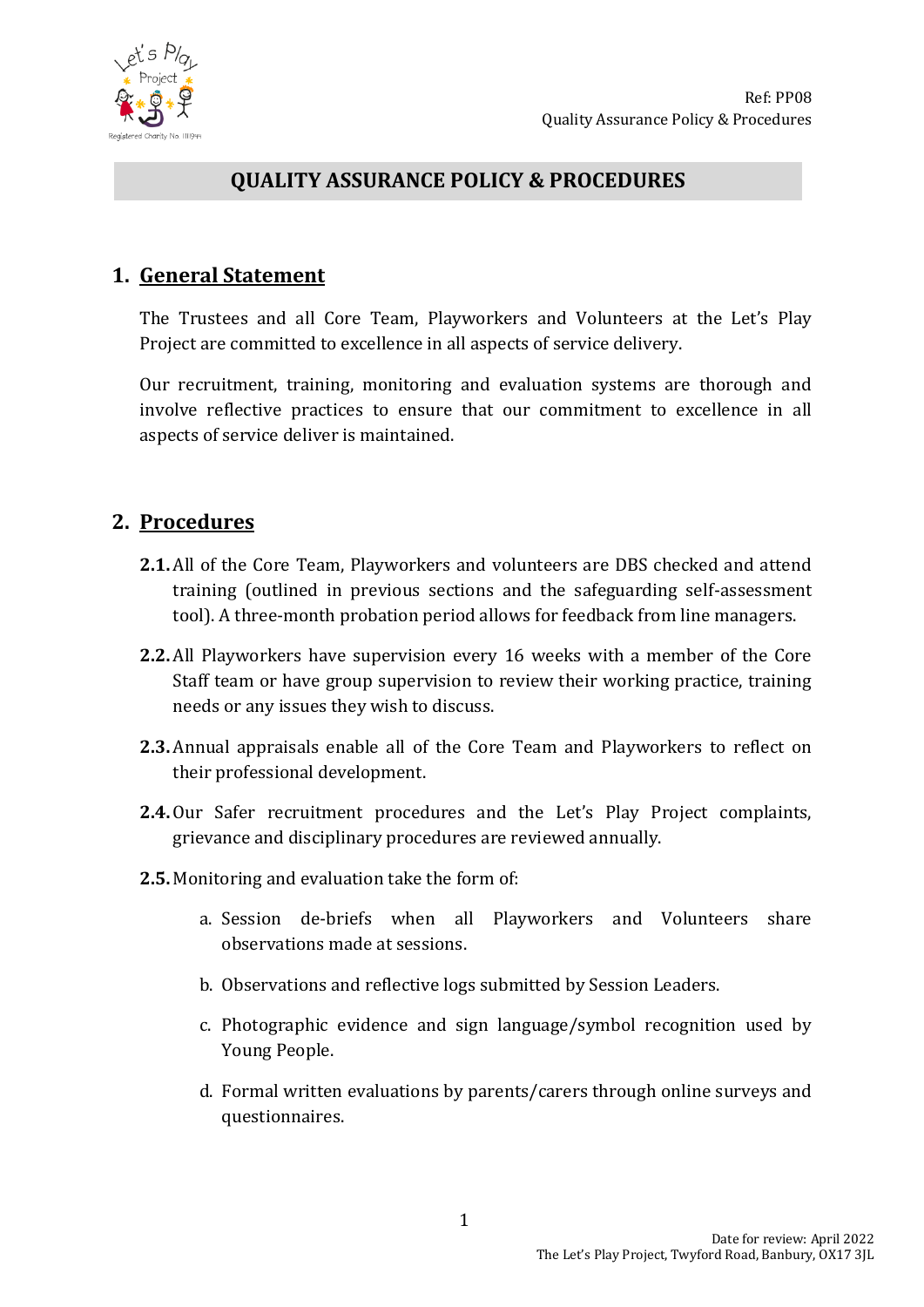

# **3. The organisation chart below, indicates the lines of accountability**:

### **3.1.Organisation Chart:**



The Let's Play Project, Twyford Road, Banbury, OX17 3JL